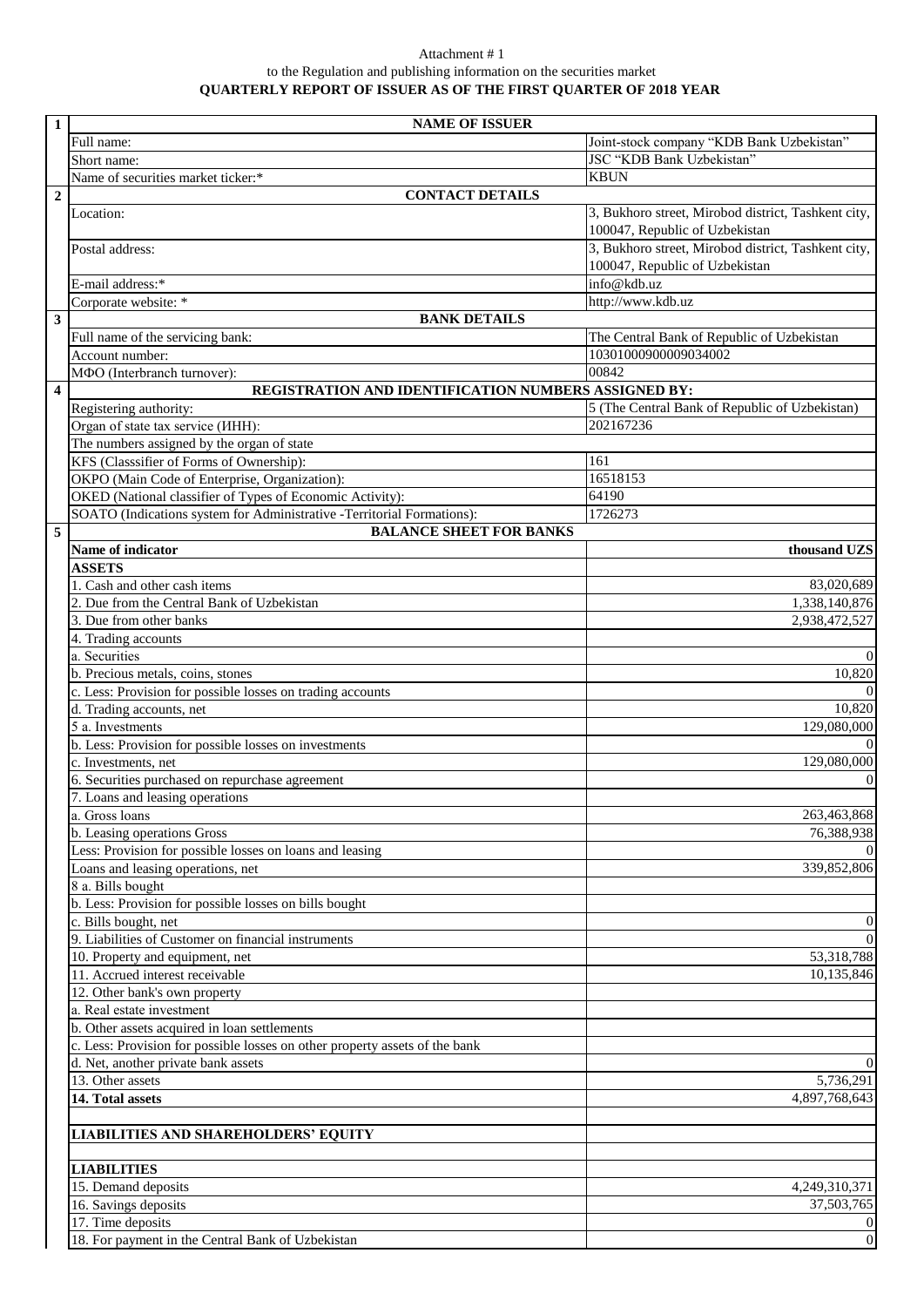| 19. Due to other banks                                                             | 48,705,208            |
|------------------------------------------------------------------------------------|-----------------------|
| 20. Securities sold under agreement with a subsequent purchase                     | $\Omega$              |
| 21. Loans and leasing operations for payment                                       |                       |
| 22. Subordinated debt                                                              |                       |
| 23. Accrued interest payable                                                       | $\boldsymbol{0}$      |
| 24. Other liabilities                                                              | 15,916,093            |
| 25. Total liabilities                                                              | 4,351,435,437         |
|                                                                                    |                       |
| <b>EQUITY</b>                                                                      |                       |
| 26. Charter Capital                                                                |                       |
| a. Shares - Ordinary                                                               | 38,950,870            |
| b. Shares - Priveleged                                                             | $\boldsymbol{0}$      |
| 27. Additional paid-in capital                                                     | $\boldsymbol{0}$      |
| 28. Reserve capital                                                                |                       |
| a. Reserve fund for general purpose                                                | 9,249,910             |
| b.Provision for probable losses on standard assets                                 | 16,591,680            |
| c. Devaluation Reserve                                                             | 223,793,543           |
| d. Other reserves and funds                                                        | 3,606,719             |
| 29. Retained earnings                                                              | 254,140,484           |
| 30. Total equity                                                                   | 546, 333, 206         |
| 31. Total liabilities and equity                                                   | 4,897,768,643         |
|                                                                                    |                       |
| STATEMENT OF FINANCIAL PERFORMANCE FOR BANKS                                       |                       |
| 6 Categories                                                                       | thousand UZS          |
| <b>1. INTEREST INCOME</b>                                                          |                       |
| a. Interest income on the accounts with Central Bank of Uzbekistan                 |                       |
| b. Interest income on accounts in other banks                                      | 11,602,301            |
| c. Interest income on bills bought                                                 |                       |
| d. Interest income on investments                                                  | 3,079,726             |
| e. Interest income on trade account securities                                     |                       |
| f. Interest income on customer commitments                                         |                       |
| g. Interest income on customer acceptances outstanding obligations of the bank     |                       |
| h. Percentage Discount (Specials) and fees on credit and leasing operations        | 9,825,134             |
| i. Interest income under agreements to purchase securities with a repurchase       | $\Omega$              |
|                                                                                    |                       |
| Other interest income                                                              | 368,759<br>24,875,920 |
| k. Total interest income                                                           |                       |
| 2. INTEREST EXPENSES                                                               |                       |
| a. Interest expense on demand deposits                                             |                       |
| b. Interest expense on savings deposits                                            |                       |
| c. Interest expense on time deposits                                               |                       |
| d. Interest on accounts payable with the Central Bank of Uzbekistan                |                       |
| e. Interest on accounts payable to other banks                                     |                       |
| f. Total interest expense on deposits                                              | $\mathbf{0}$          |
| g. Interest expense on loans payable                                               |                       |
|                                                                                    |                       |
| h. Interest expenses on agreements for the sale of share on next purchase          |                       |
| i. Other interest expense                                                          |                       |
| j. Total interest expense on loans                                                 | $\boldsymbol{0}$      |
| k. Total interest expense                                                          | $\overline{0}$        |
| 3. NET INTEREST INCOME BEFORE ASSESSMENT POSSIBLE LOSSES ON                        |                       |
| <b>LOANS AND LEASES</b>                                                            |                       |
|                                                                                    | 24,875,920            |
| a. Minus: Provision for possible losses on loans and leasing                       |                       |
| b. Net interest income after an assessment of possible losses on loans and leasing |                       |
|                                                                                    | 24,875,920            |
|                                                                                    |                       |
| <b>4. NON-INTEREST INCOME</b>                                                      |                       |
| a. Income from commissions and fees                                                | 15,654,015            |
| b. Gain on foreign exchange                                                        | 3,051,730             |
| c. Profit from commercial operations                                               |                       |
| d. Profits and dividends from investments                                          |                       |
| e. Other non-interest income                                                       | 266,114               |
| f. Total non-interest income                                                       | 18,971,859            |
|                                                                                    |                       |
| 5. NON-INTEREST OPERATING EXPENSES                                                 |                       |
| a. Fee and commission expenses and expenses for services                           | 3,035,462             |
| b. Losses on foreign exchange                                                      | 2,002,351             |
|                                                                                    |                       |